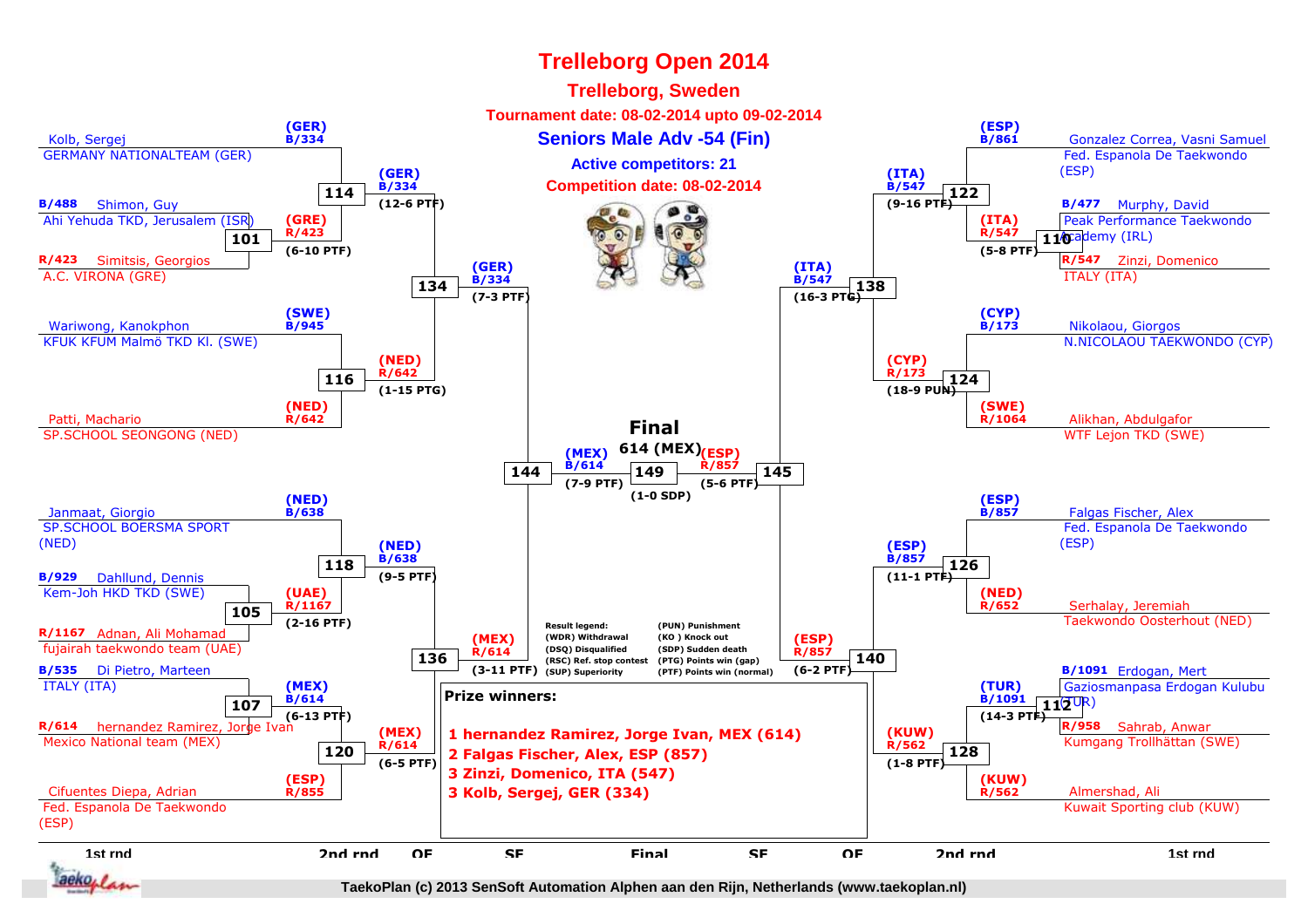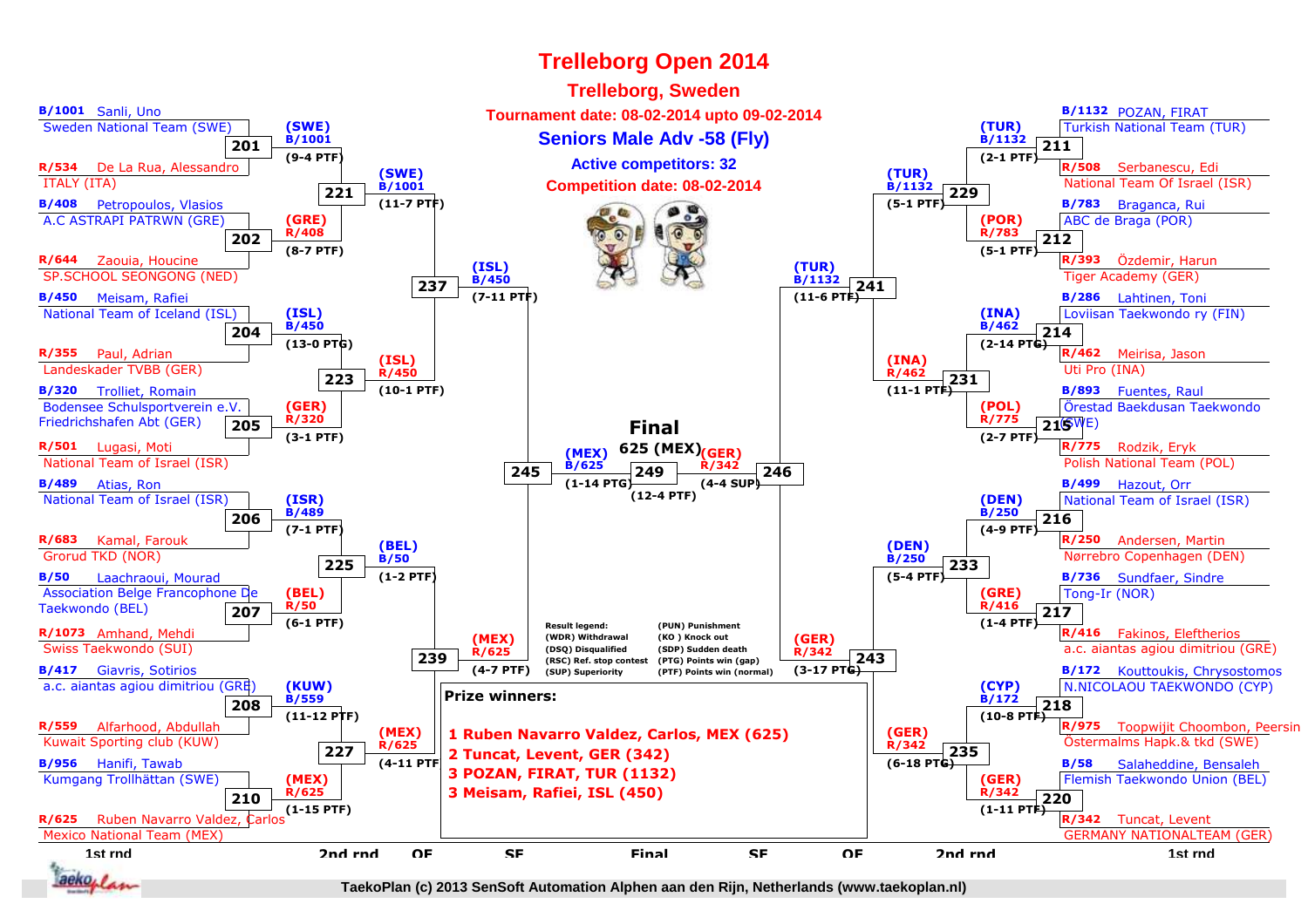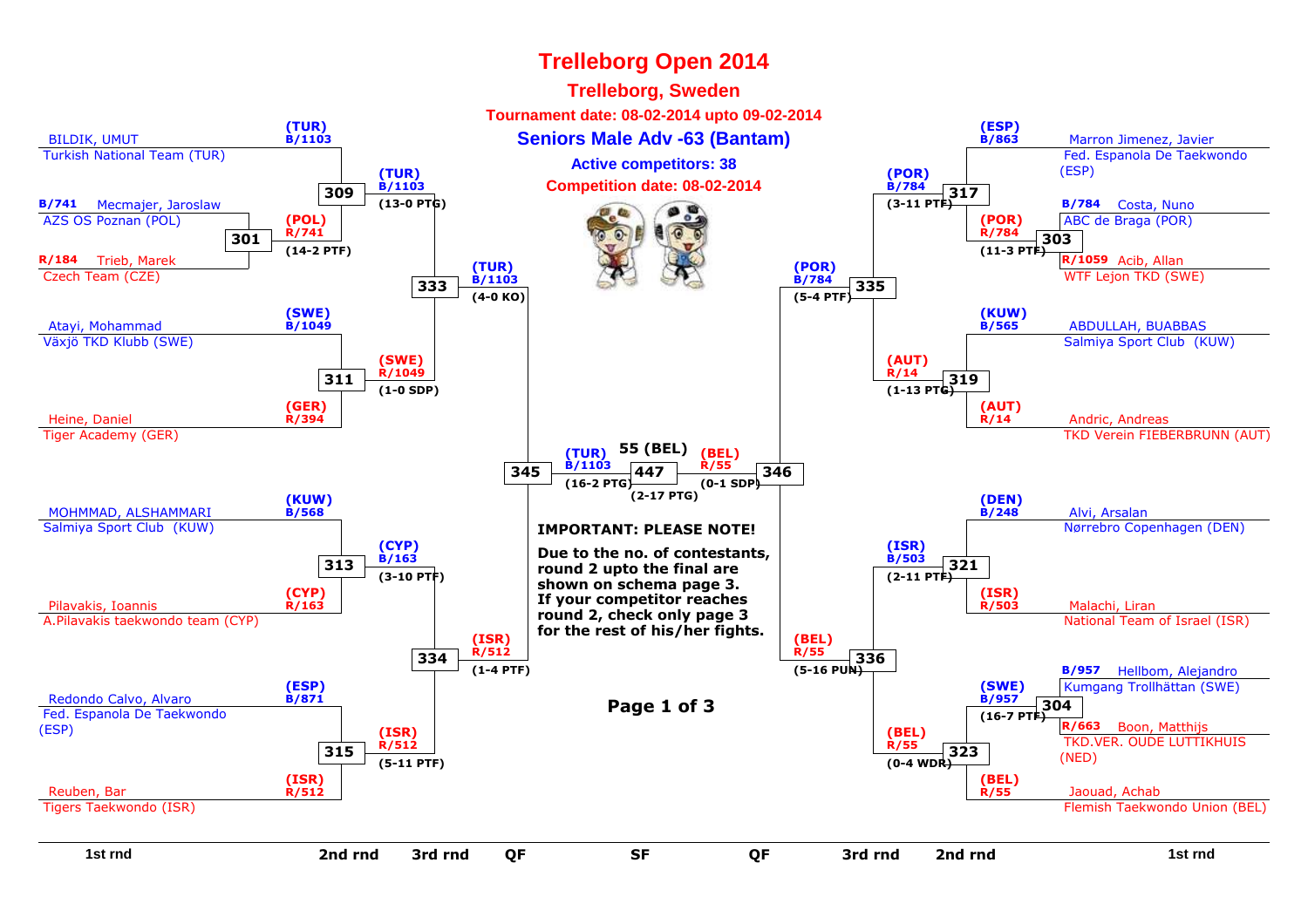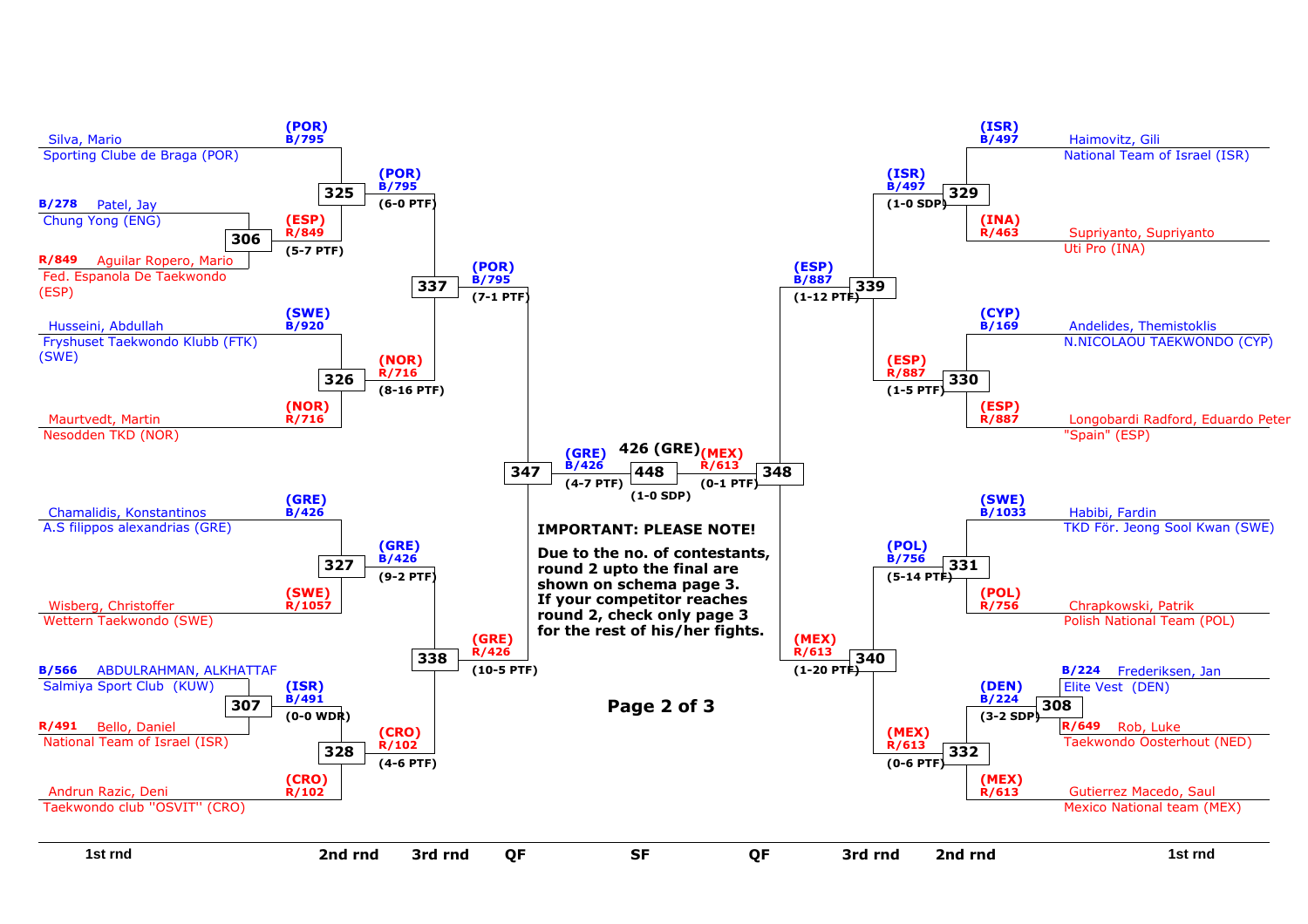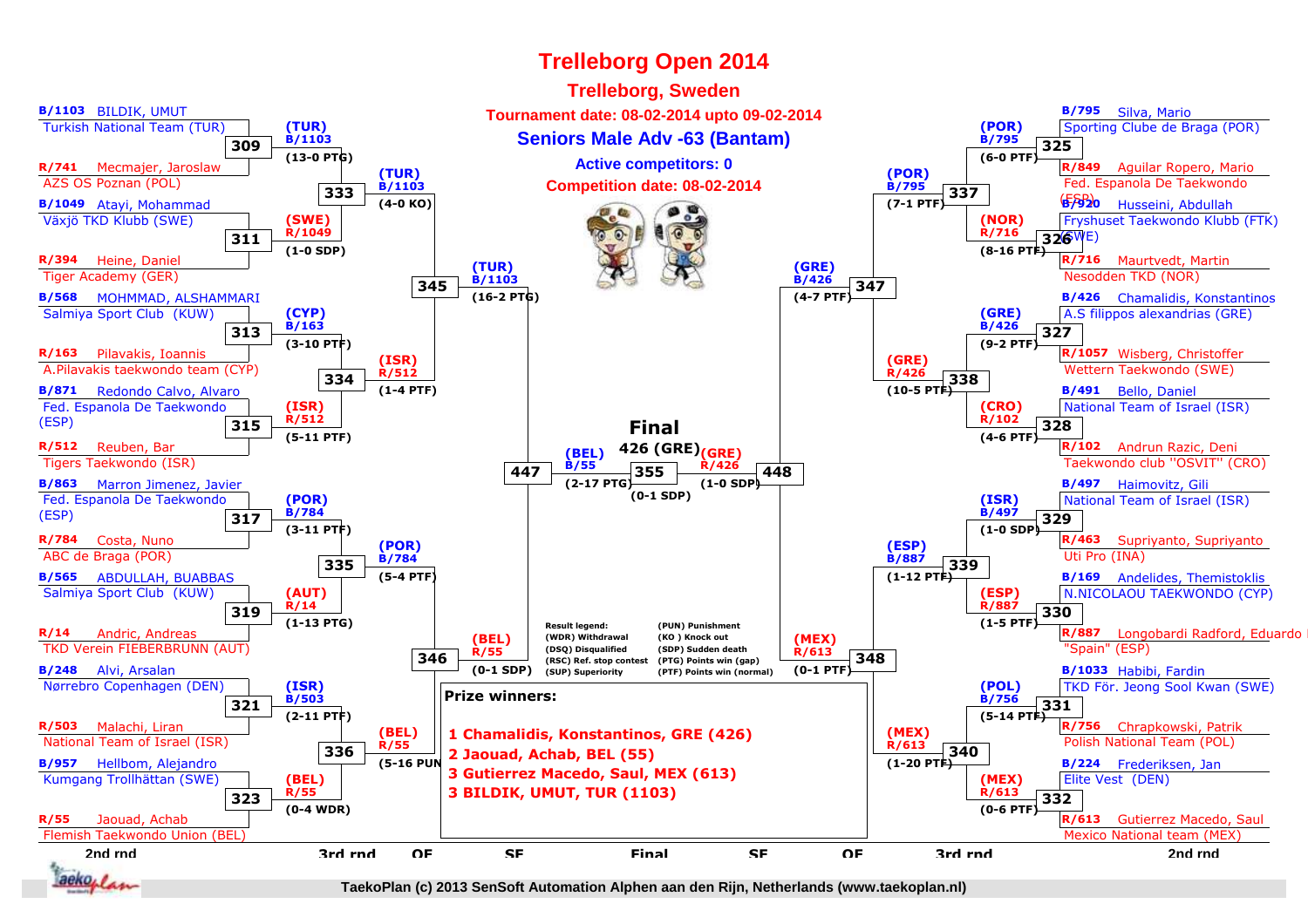#### TAZEGUL, SERVET Turkish National Team (TUR)**(TUR) B/1142**2 **Cheiban, Leonardo Seniors Male Adv -68 (Feather) Cheiban, Leonardo Cheiban, Leonardo**  BTC - Lebanon (LIB)**(LIB) B/574B/504** Mason, Eylon National Team of Israel (ISR)**R/777** Szaferski, Mikolaj Polish National Team (POL)**401(POL) R/777 (3-15 PTG)B/918** Ahmad, Rishad Fryshuset Taekwondo Klubb (FTK)(SWE)**404R/350** Droege, Kay Landeskader TVBB (GER)**(SWE) R/918 (1-0 SDP)**Hannart, Benoit ASSOCIATION BELGE FRANCOPHONE DE TAEKWONDO(BEL)**(BEL) B/47B/721** Oyan, Bendik Norway National Team (NOR)**R/864** Martinez Garcia, Ruben Fed. Espanola De Taekwondo(ESP)**405(ESP) B/864 (0-5 PTF)**Filipovic, Ivan TAEKWONDO CLUB 'OSIJEK' (CRO)**(CRO) R/106**end the contract of the contract of the contract of the contract of the contract of the contract of the contract of the contract of the contract of the contract of the contract of the contract of the contract of the contra South Dublin Taekwondo (IRL)**(IRL) R/481**Ronchitelli, Filippo A.P.D. Accademia Dorica (ITA)**(ITA) B/524**e de la participa de la participa de la participa de la participa de la participa de la participa de la participa de la participa de la participa de la participa de la participa de la participa de la participa de la partic CDR Aguias Unidas (POR)**(POR) B/786B/476** Grassick, Conor Peak Performance TaekwondoAcademy (IRL)**R/280** Abley, Jamie William Scorpion Taekwondoclub BTCB(ENG)**B/672402(IRL) R/476 (5-3 PTF)B/1031** Nuri, Mahdi Tian Dao Kampsports Förening(SWE)**406R/158** Diolas, George A.Pilavakis taekwondo team (CYP)**(SWE) R/1031 (8-7 PUN)** Pauwels, Cyril TKD.VER. YOO-SIN (NED)**R/312** Raivio, Pauli Taekwondourheilijat 2011 (FIN)**403(NED) B/672 (5-3 PTF)B/563** Alwaheeb, Bader Kuwait Sporting club (KUW)**R/15** Mauracher, Daniel TKD Verein FIEBERBRUNN (AUT)**407(AUT) B/15 (1-2 PTF)**Ashna, Milad Fryshuset Taekwondo Klubb (FTK)(SWE)**(SWE) R/1217** Treviso, Claudio ITALY (ITA)**(ITA) R/546416(TUR) B/1142 (7-6 PTF)420(SWE) B/918 (9-14 PTF)417(BEL)R/47 (12-0 PTG)421(ESP) R/864 (12-1 PTF)418(IRL) B/476 (6-7 PTF)422(POR) B/786 (11-6 PTF)419(SWE) R/1217 (7-14 PTF)423(ITA) R/546 (5-20 PTG)432(TUR) B/1142 (5-3 PTF)434(ESP) B/864 (4-8 PTF)433(SWE) R/1217 (1-9 PTF)435(ITA) R/546 (1-7 PTF)440(SWE)(ITA)546 (ITA) B/1217 (9-15 PTF)441 R/546 (8-10 PTF)444(5-6 PTF)IMPORTANT: PLEASE NOTE!Due to the no. of contestants,round 2 upto the final are shown on schema page 3. If your competitor reaches round 2, check only page 3 for the rest of his/her fights.Page 1 of 3Trelleborg Open 2014Trelleborg, Sweden Tournament date: 08-02-2014 upto 09-02-2014Competition date: 08-02-2014Active competitors: 47**

d a set of the set of the set of the set of the set of the set of the set of the set of the set of the set of the set of the set of the set of the set of the set of the set of the set of the set of the set of the set of th **2nd rnd 2nd rnd 3rd rnd**

**1st rnd**

d QF SF QF 3rd rnd F SF QF **SF**

**QF**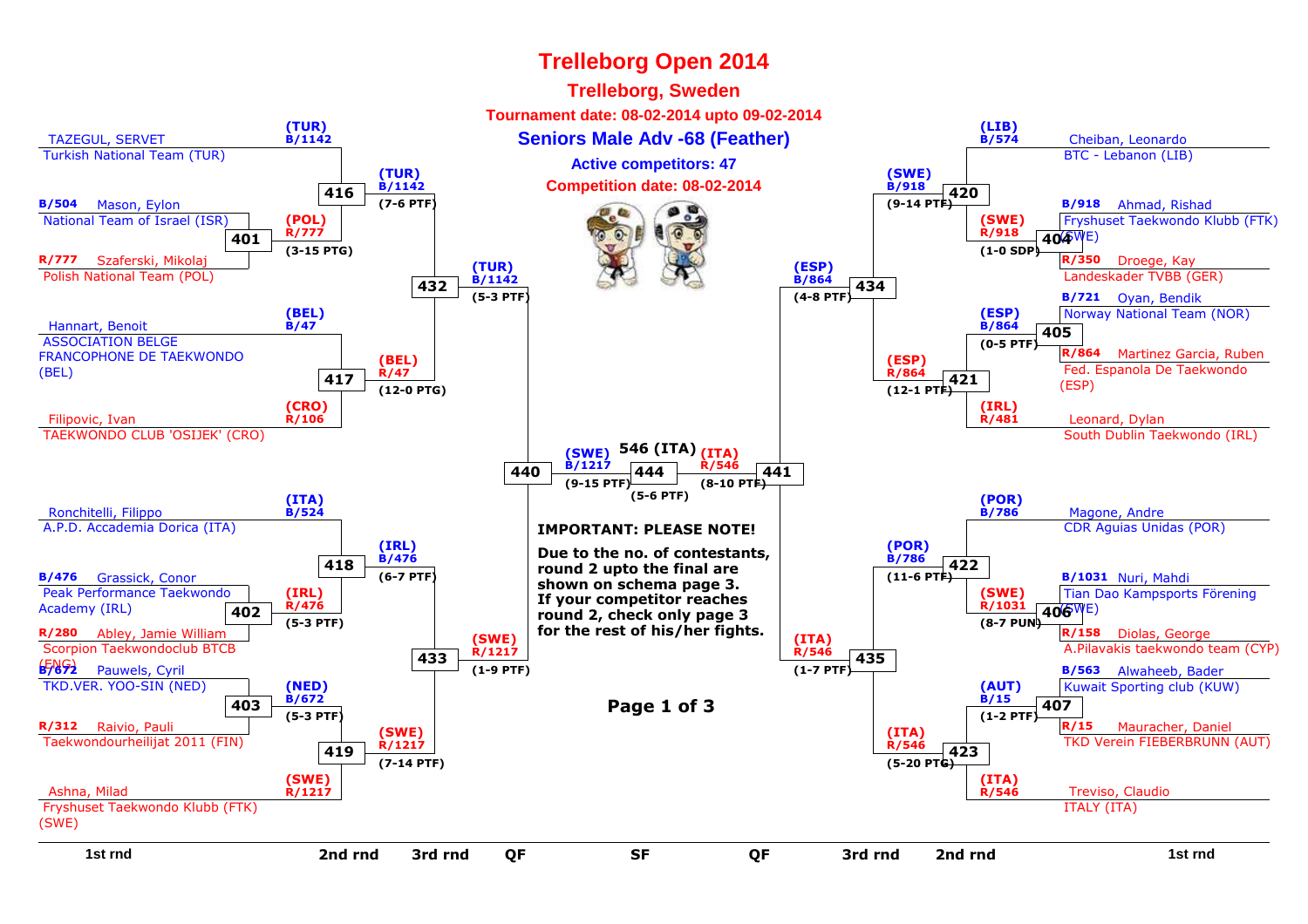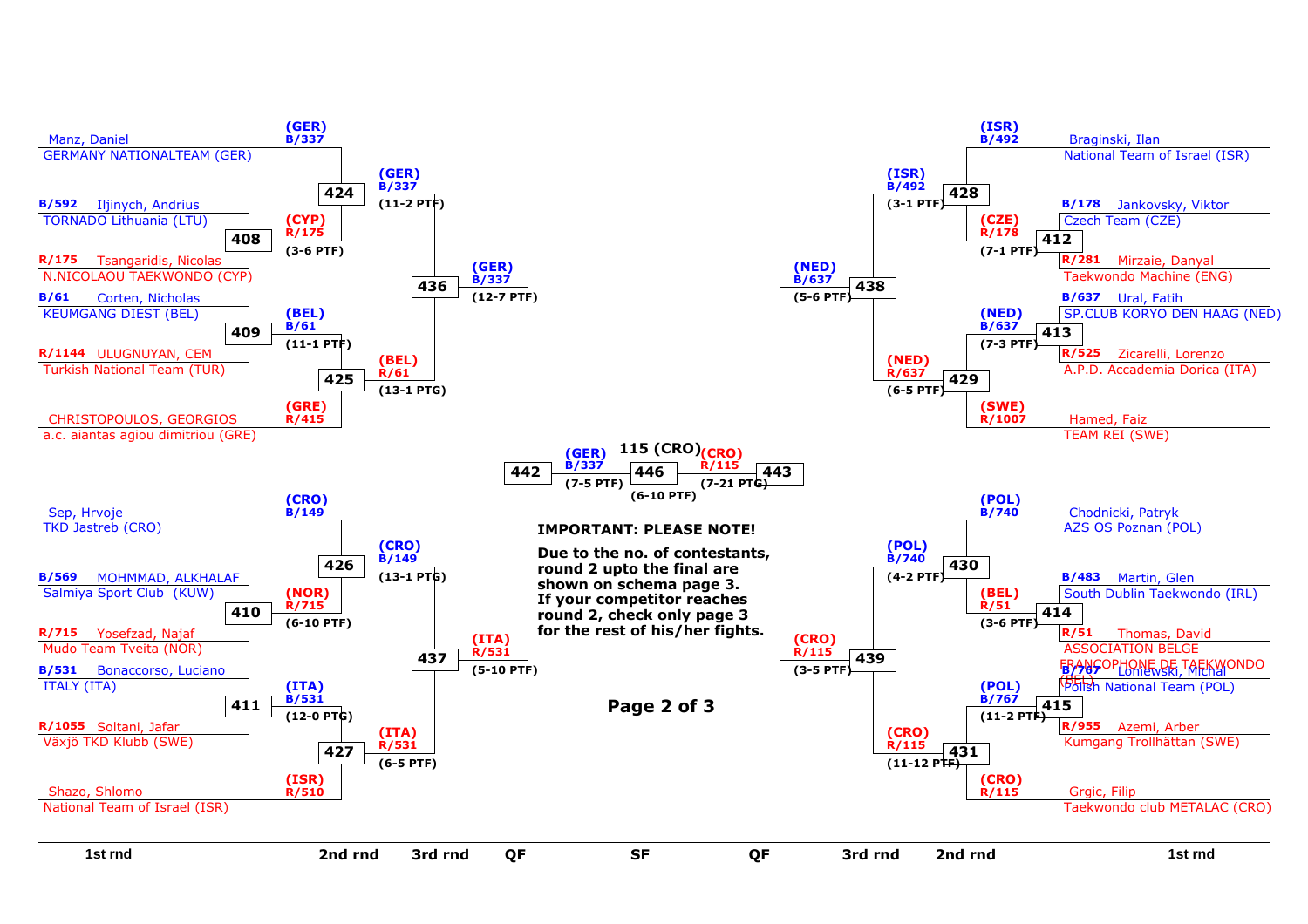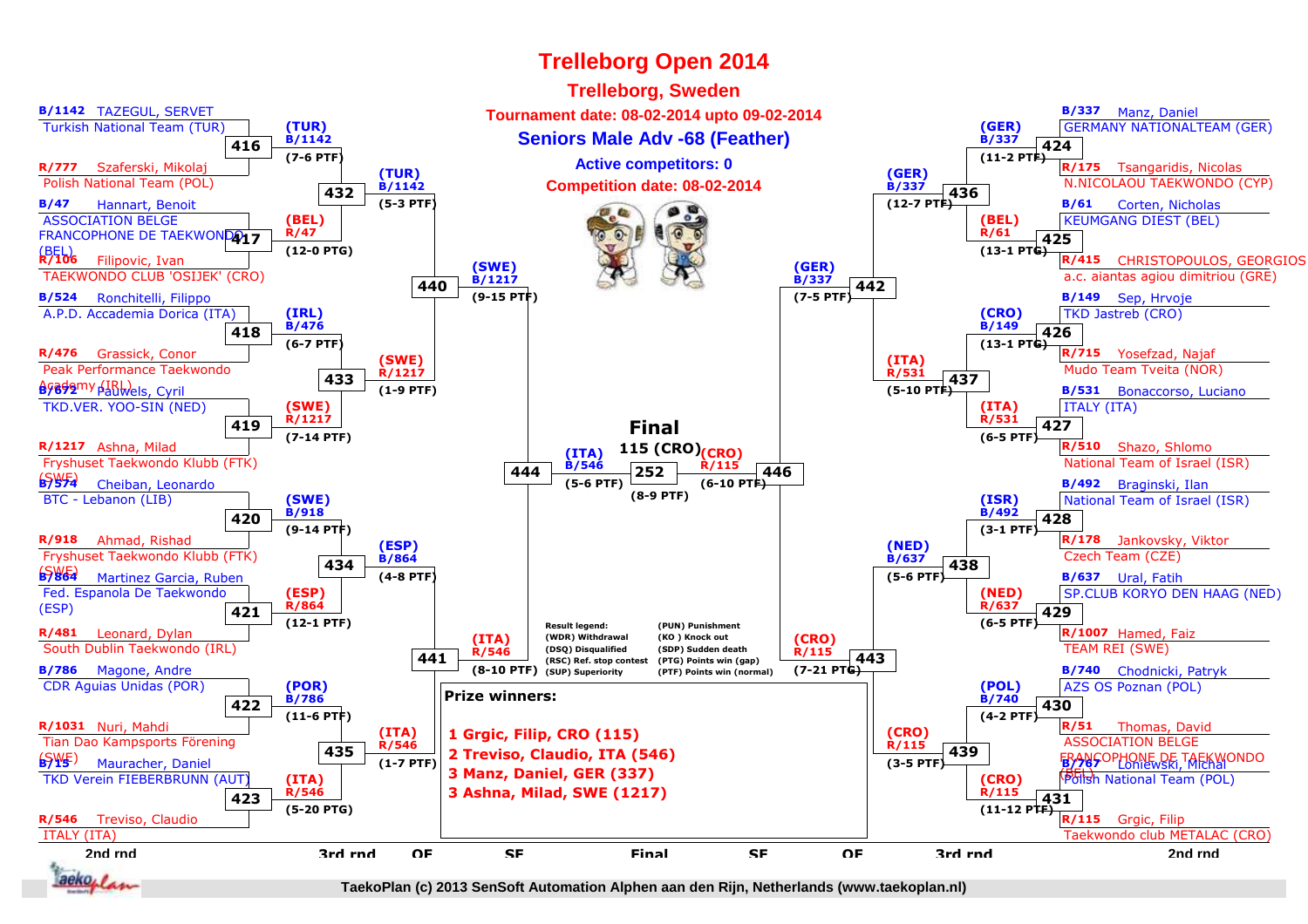#### Pilavakis, Christos A.Pilavakis taekwondo team (CYP)**(CYP) B/164**<u>4 And Seniors Male Adv -74 (Light) and Seniors Markgren, Ossian</u> Soo Shim TKD Klubb (SWE)**(SWE) B/993B/1195** Deer, Andrew Great Britain Taekwondo Team(GBR)**R/813** Urtaev, Boris RSO-Alania. Vladikavkaz (RUS)**401(GBR) R/1195 (12-11 PTF)B/242** Ulllehus, Kenneth København Tan Gun Sae Sim(DEN)**404R/285** Lahtinen, Jouni Loviisan Taekwondo ry (FIN)**(FIN) R/285 (5-17 PTG)**Sarcevic, Dean Taekwondo club METALAC (CRO)**(CRO) B/122**<u>2 B/582 Teikertas, Arturas</u> Cunamis (LTU)**(LTU) B/582**Anikiej, Marcin AZS-AWF Warszawa (POL)**(POL) R/743**and the contract of the contract of the contract of the contract of the contract of the contract of the contract of the contract of the contract of the contract of the contract of the contract of the contract of the contra SG-Ostalb (GER)**(GER) R/378**Hamza, Achaibi Flemish Taekwondo Union (BEL)**(BEL) B/52**<u>2</u> B/67 Vanmeensel, Yoni NONG JANG WILSELE (BEL)**(BEL)B/67B/361** Kuss, Nicolas NWTU Landeskader (GER)**R/665** Niks, Pascal TKD.VER. OUDE LUTTIKHUIS(NED)**B/80402(GER) R/361 (7-3 PTF)**Reimeir, Benjamin Tiroler TKD Verband (AUT)**(AUT)R/12** Georgiev, Teodor Gladiator (BUL)**R/678** Asp, John Grorud TKD (NOR)**403(NOR) B/678 (4-7 PTF)B/1071** Mezori, Peda WTF Lejon TKD (SWE)**R/494** Elboher, Alon National Team Of Israel (ISR)**405(ISR) B/494 (0-12 PTG)**Dragisic, David Kfuk Kfum Malmö TKD KL. (SWE)**(SWE) R/935**s and the contract of the contract of the contract of the contract of the contract of the contract of the contract of the contract of the contract of the contract of the contract of the contract of the contract of the cont AKS OSW 'Start' OLSZTYN (POL)**(POL) R/738412(GBR) B/1195 (5-12 PTF)416(SWE) B/993 (10-8 PTF)413(CRO) R/122 (1-0 SDP)417(LTU) R/582 (12-3 PTF)414(BEL)B/52 (19-10 PTF)418(AUT)B/12 (1-7 PTF)415(NOR) R/678 (13-1 PTG)419(ISR) R/494 (1-0 SDP)132(CRO) B/122 (14-16 PTF)430(SWE) B/993 (9-6 PUN)132. (NOR) R/678 (4-16 PTG)431(ISR) R/494 (0-1 SDP)436(CRO) B/122 (12-8 PTF)239.1(ISR)122 (CRO) R/494 (1-2 PTF)440(7-6 PTF)IMPORTANT: PLEASE NOTE!Due to the no. of contestants,round 2 upto the final are shown on schema page 3. If your competitor reaches round 2, check only page 3 for the rest of his/her fights.Page 1 of 3Trelleborg Open 2014Trelleborg, Sweden Tournament date: 08-02-2014 upto 09-02-2014Competition date: 09-02-2014Active competitors: 43**

d a set of the set of the set of the set of the set of the set of the set of the set of the set of the set of the set of the set of the set of the set of the set of the set of the set of the set of the set of the set of th

F SF QF

**SF**

**2nd rnd**

d QF SF QF 3rd rnd

**1st rnd**

**2nd rnd**

**3rd rnd**

**QF**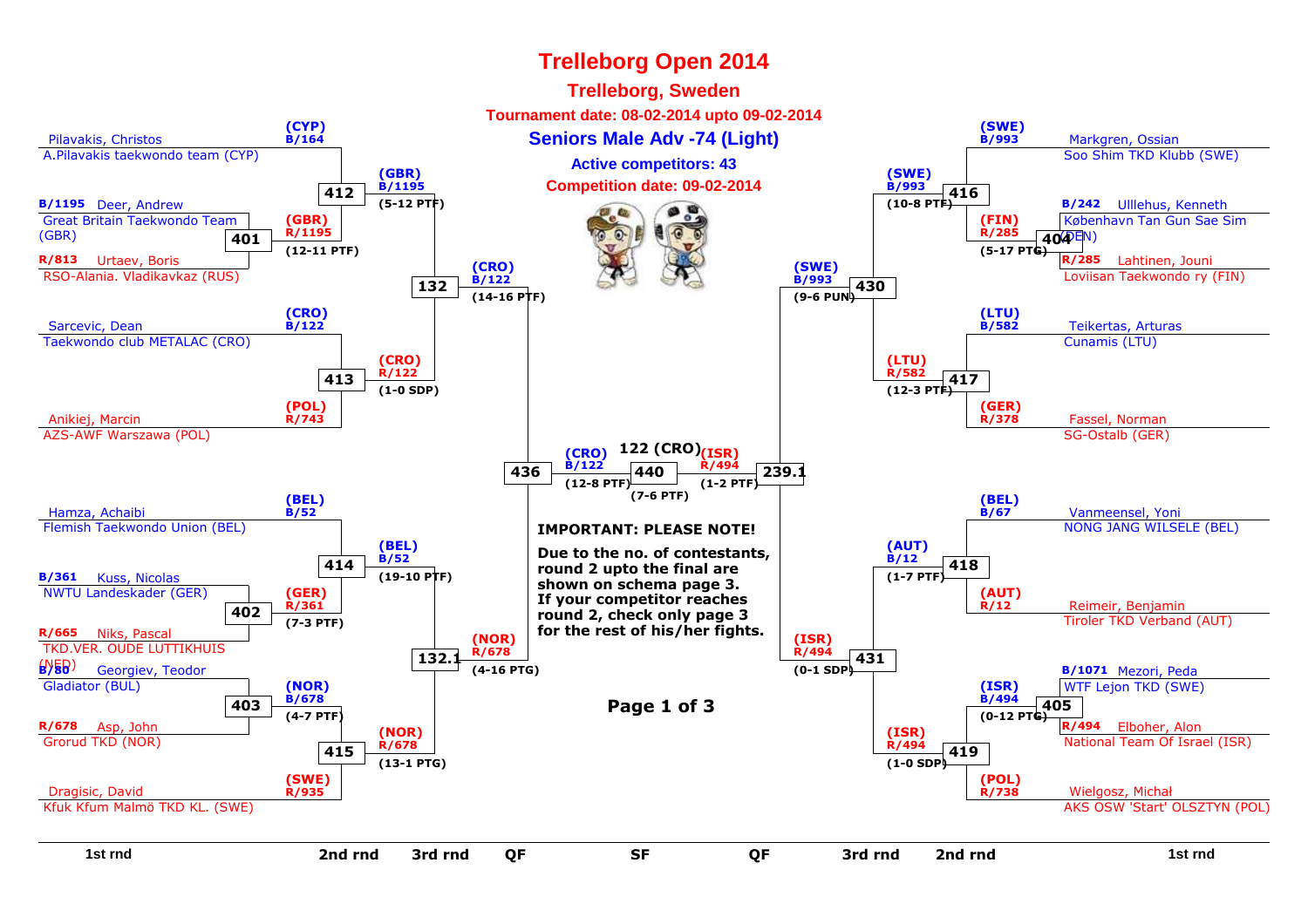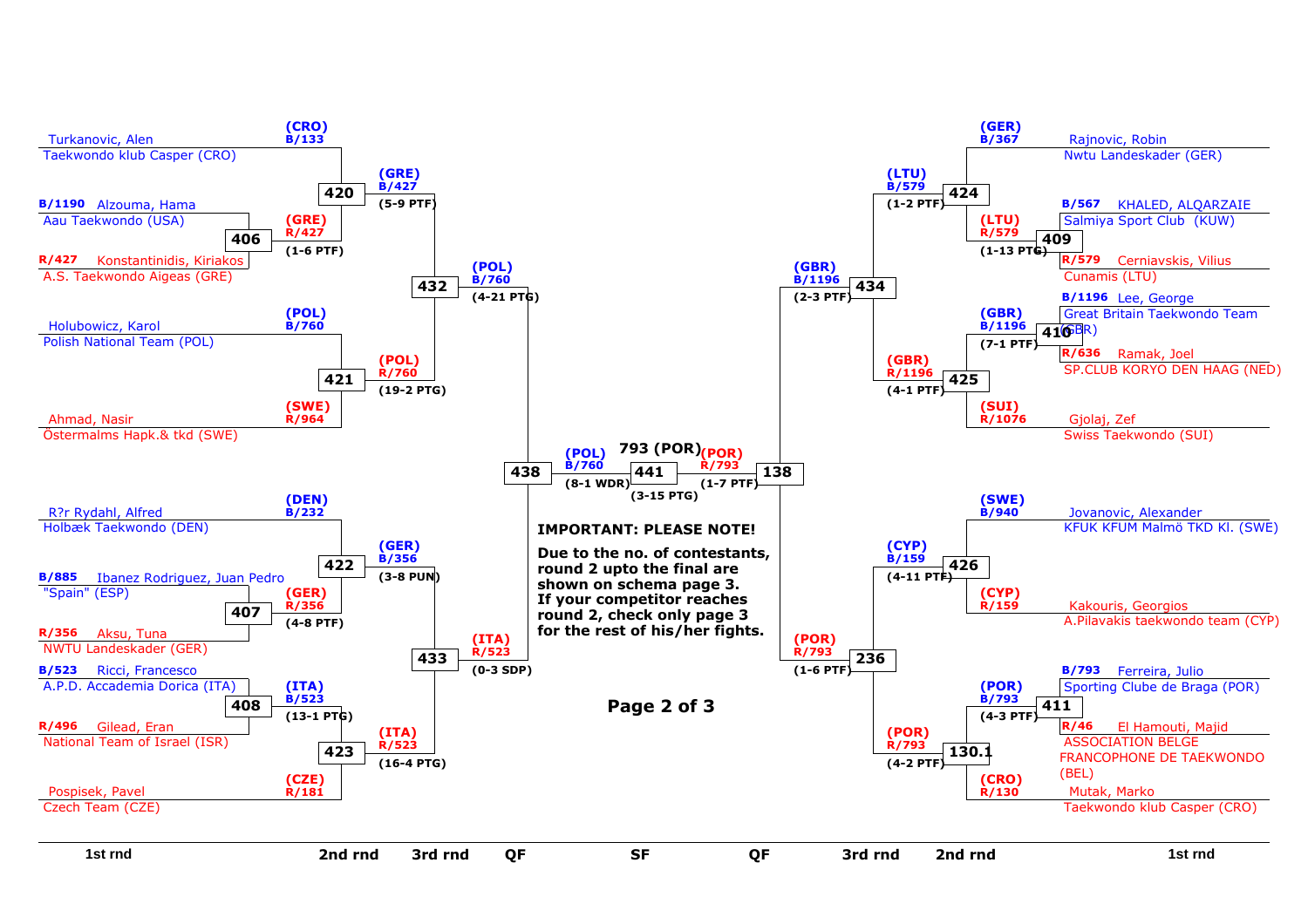![](_page_10_Figure_1.jpeg)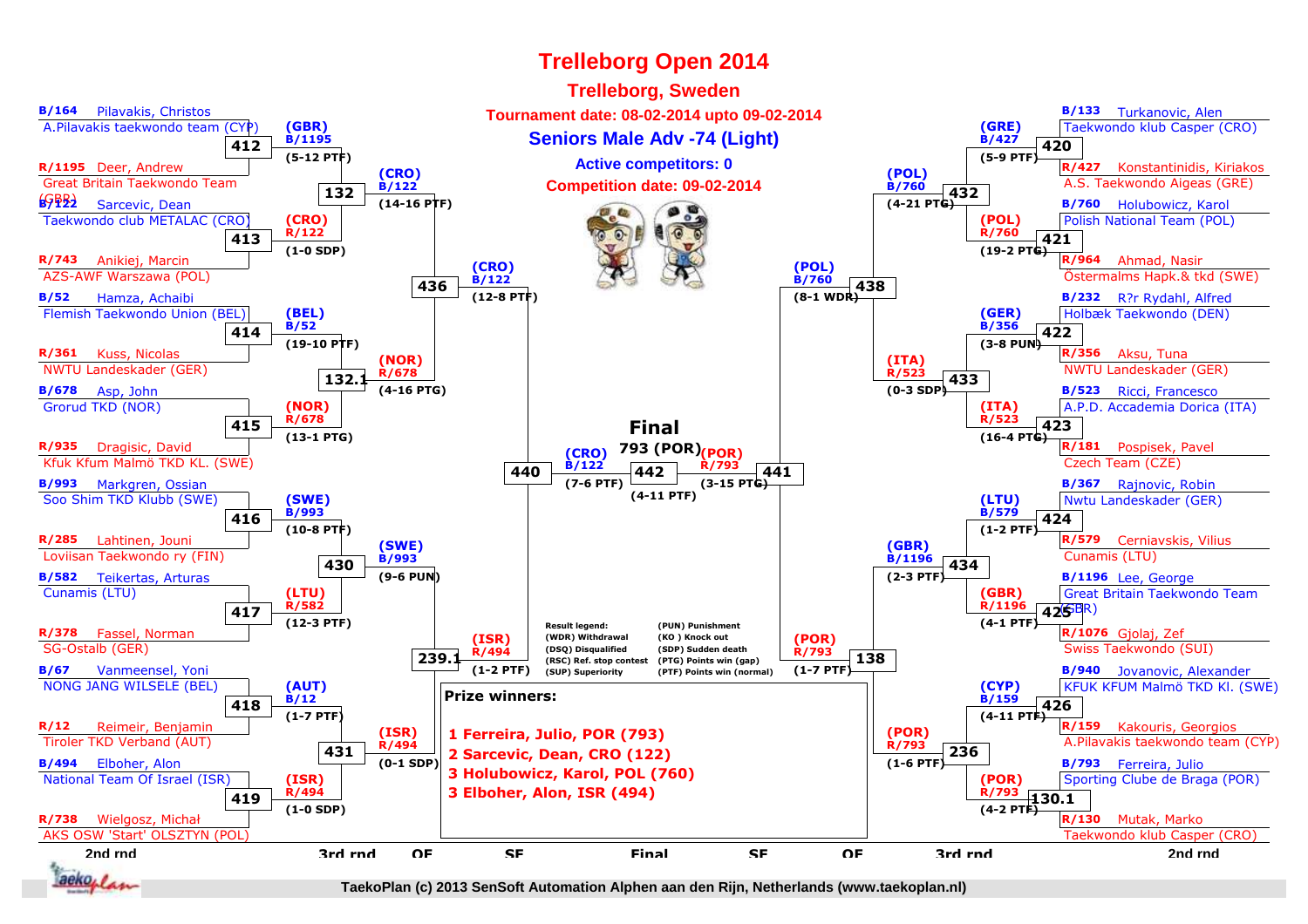![](_page_11_Figure_1.jpeg)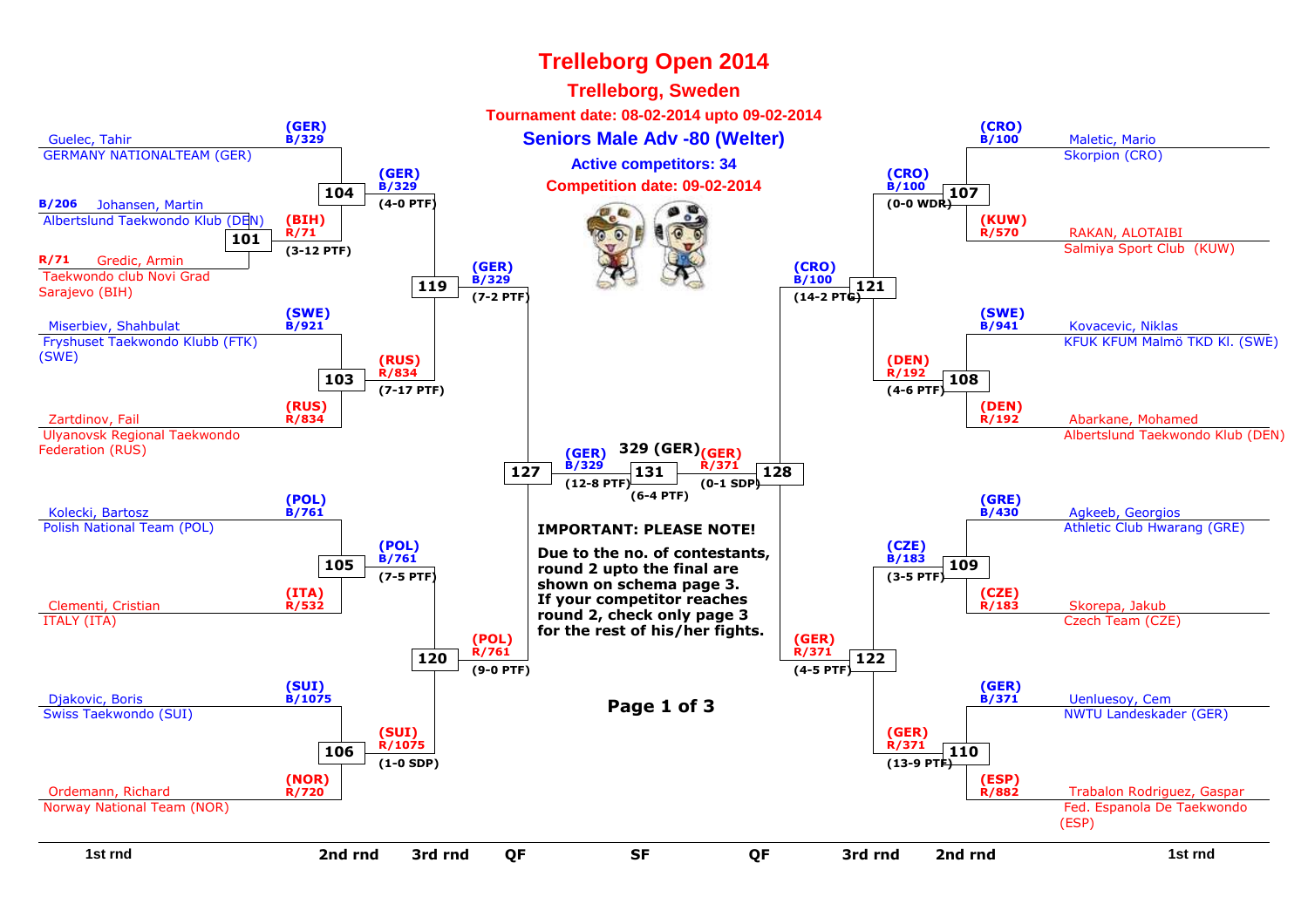![](_page_12_Figure_0.jpeg)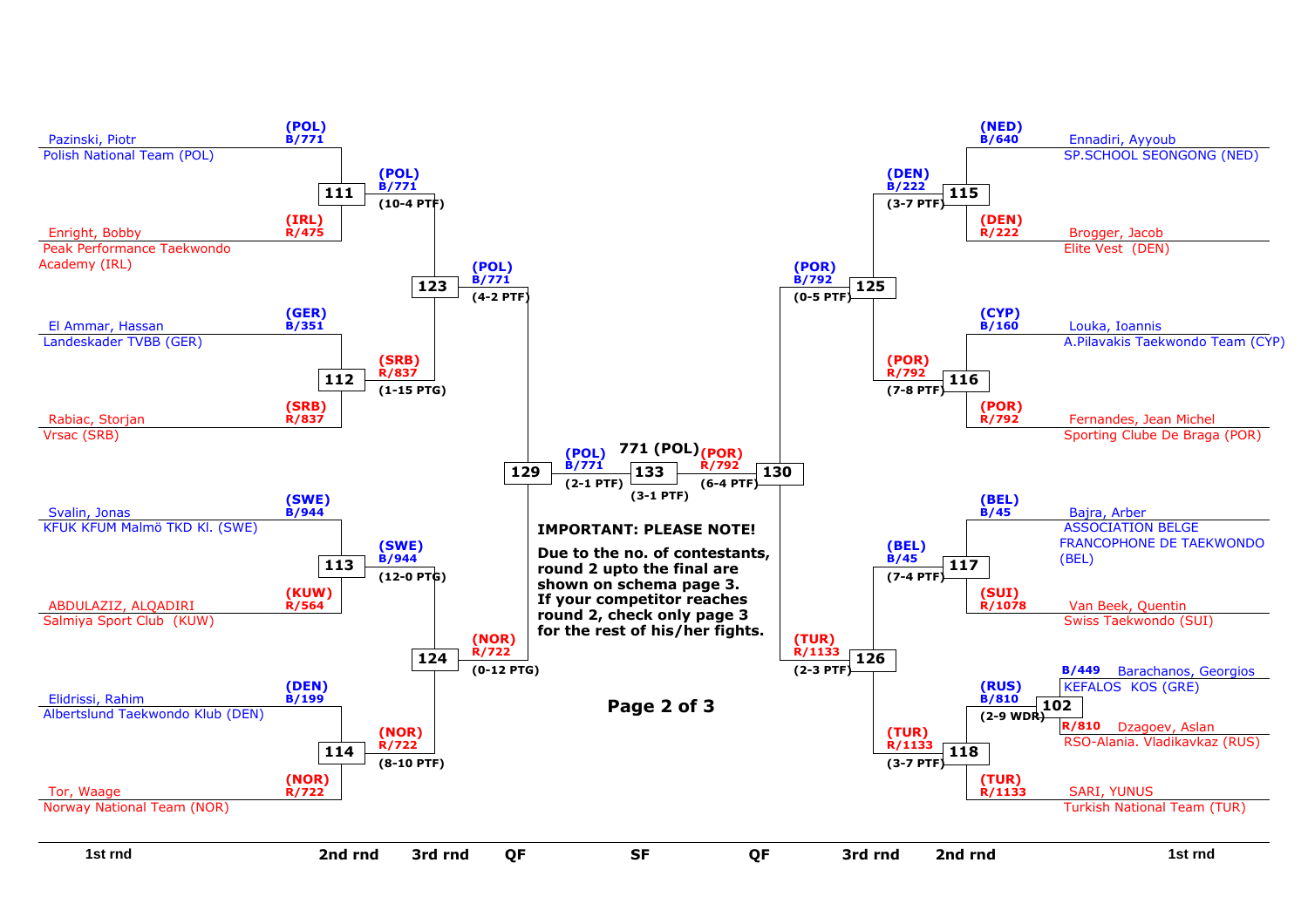![](_page_13_Figure_1.jpeg)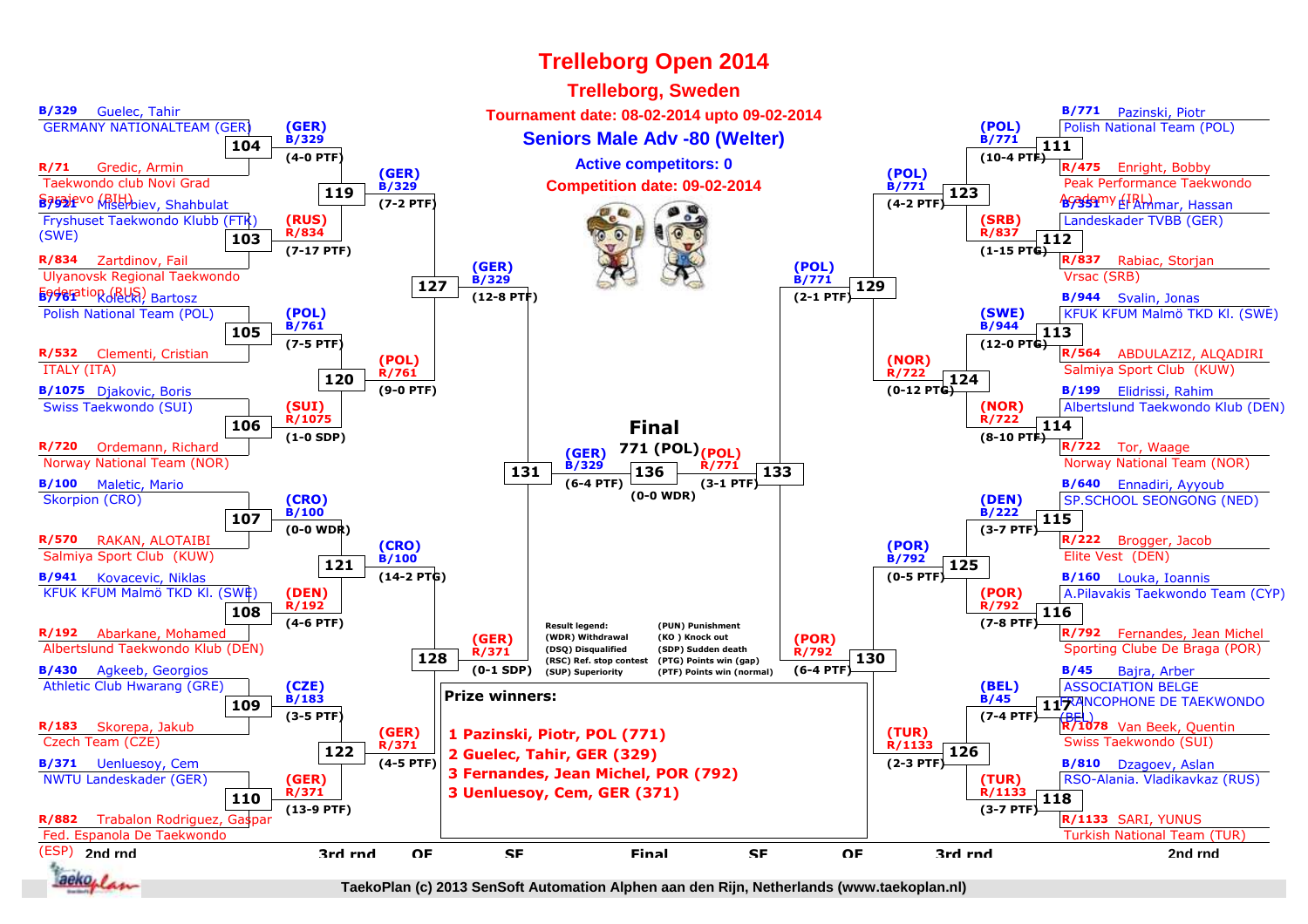![](_page_14_Figure_1.jpeg)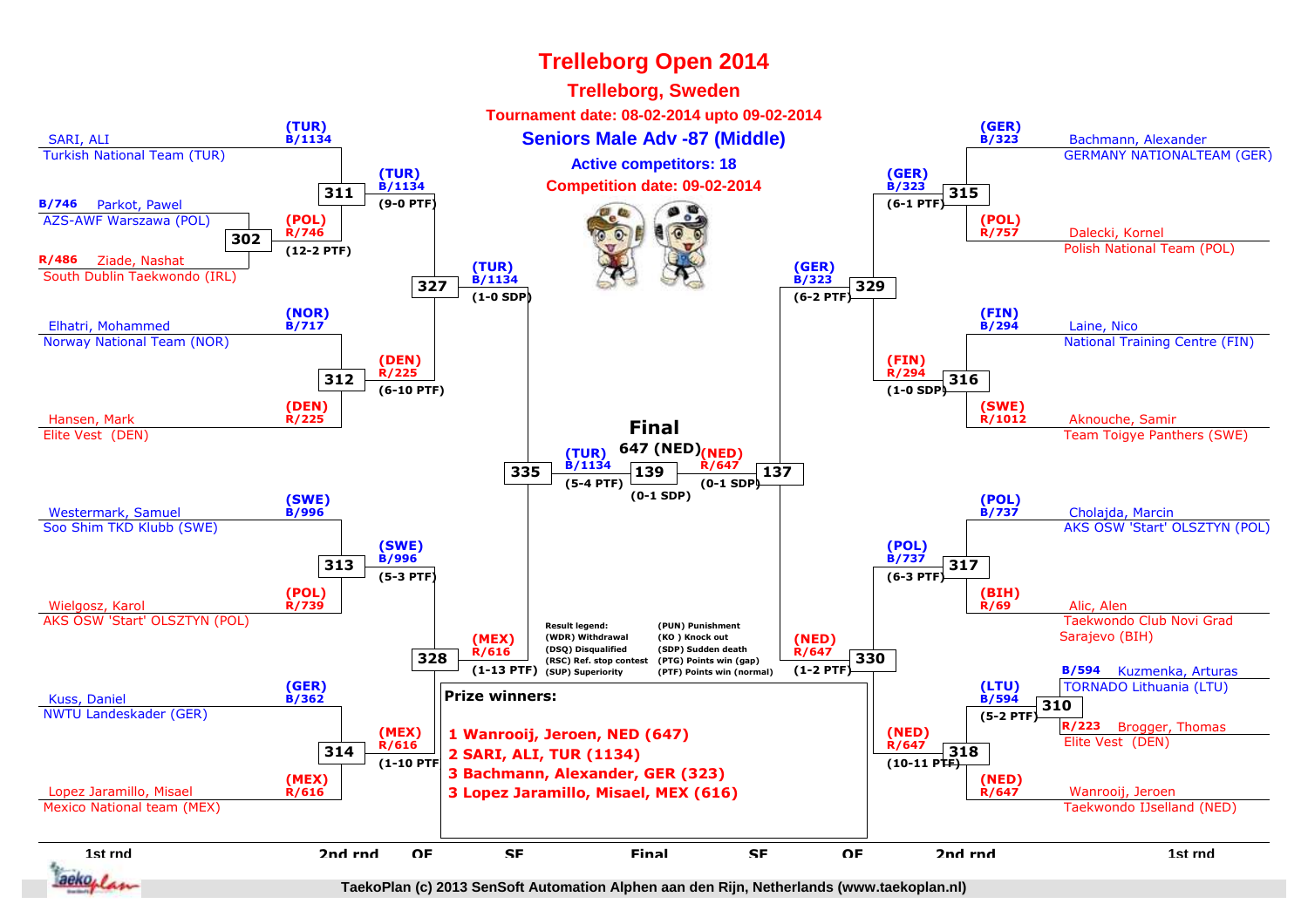#### **Trelleborg, Sweden**

**Tournament date: 08-02-2014 upto 09-02-2014**

#### **Seniors Male Adv +87 (Heavy)**

**Active competitors: 16**

**Competition date: 09-02-2014**

![](_page_15_Figure_6.jpeg)

aeko. I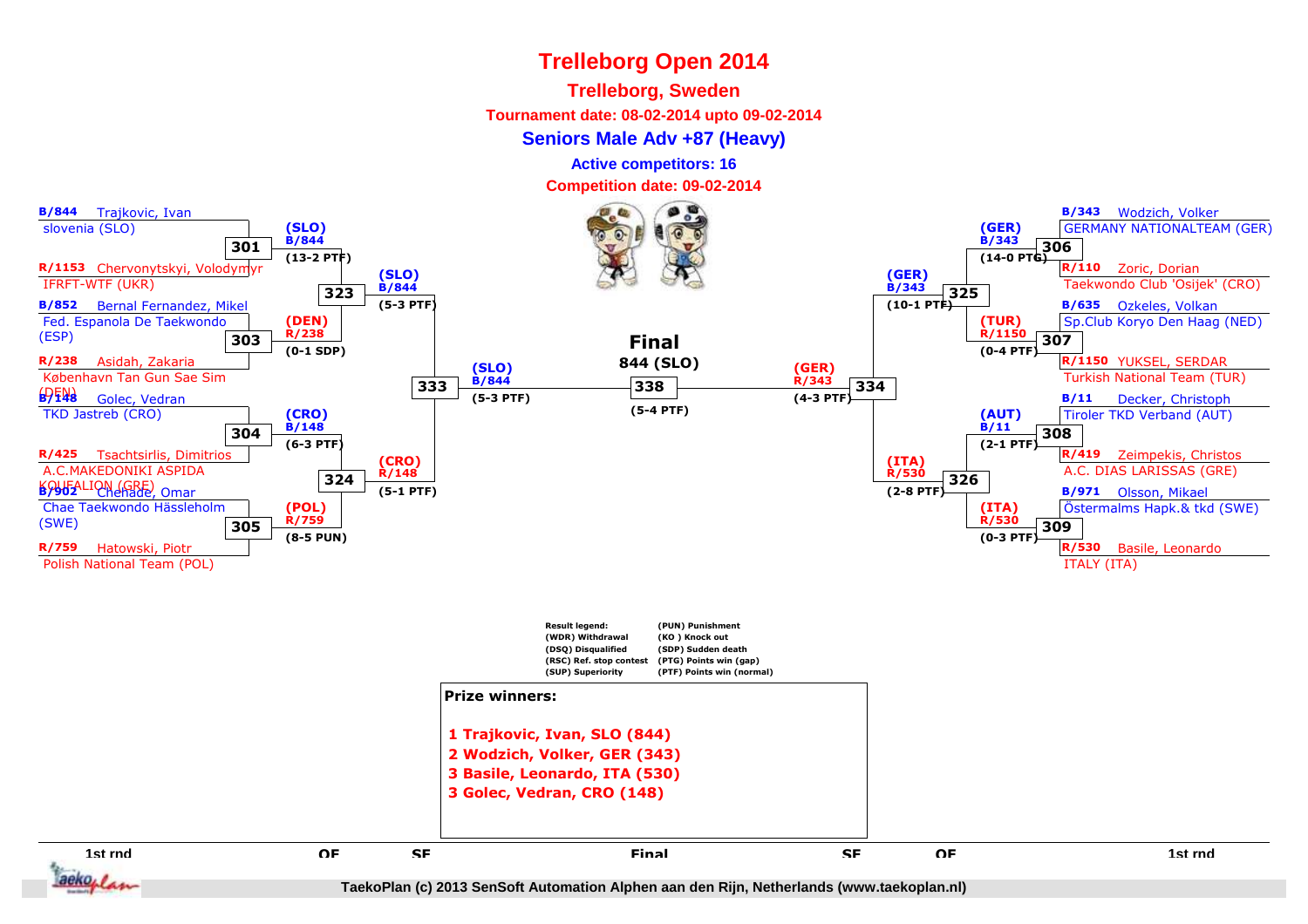#### **Trelleborg, Sweden**

**Tournament date: 08-02-2014 upto 09-02-2014**

**Seniors Female Adv -46 (Fin)**

**Active competitors: 12**

**Competition date: 08-02-2014**

![](_page_16_Figure_6.jpeg)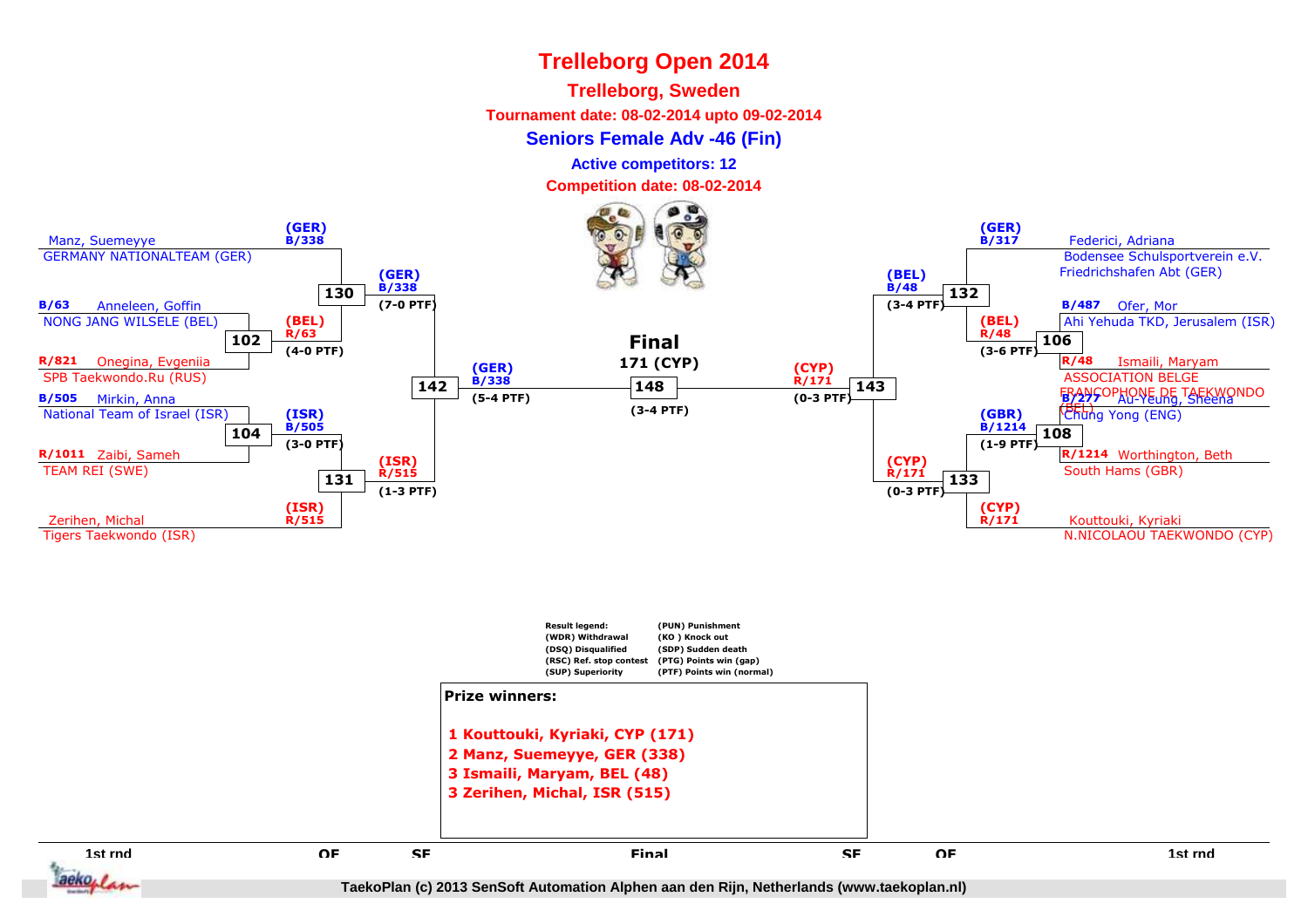![](_page_17_Figure_1.jpeg)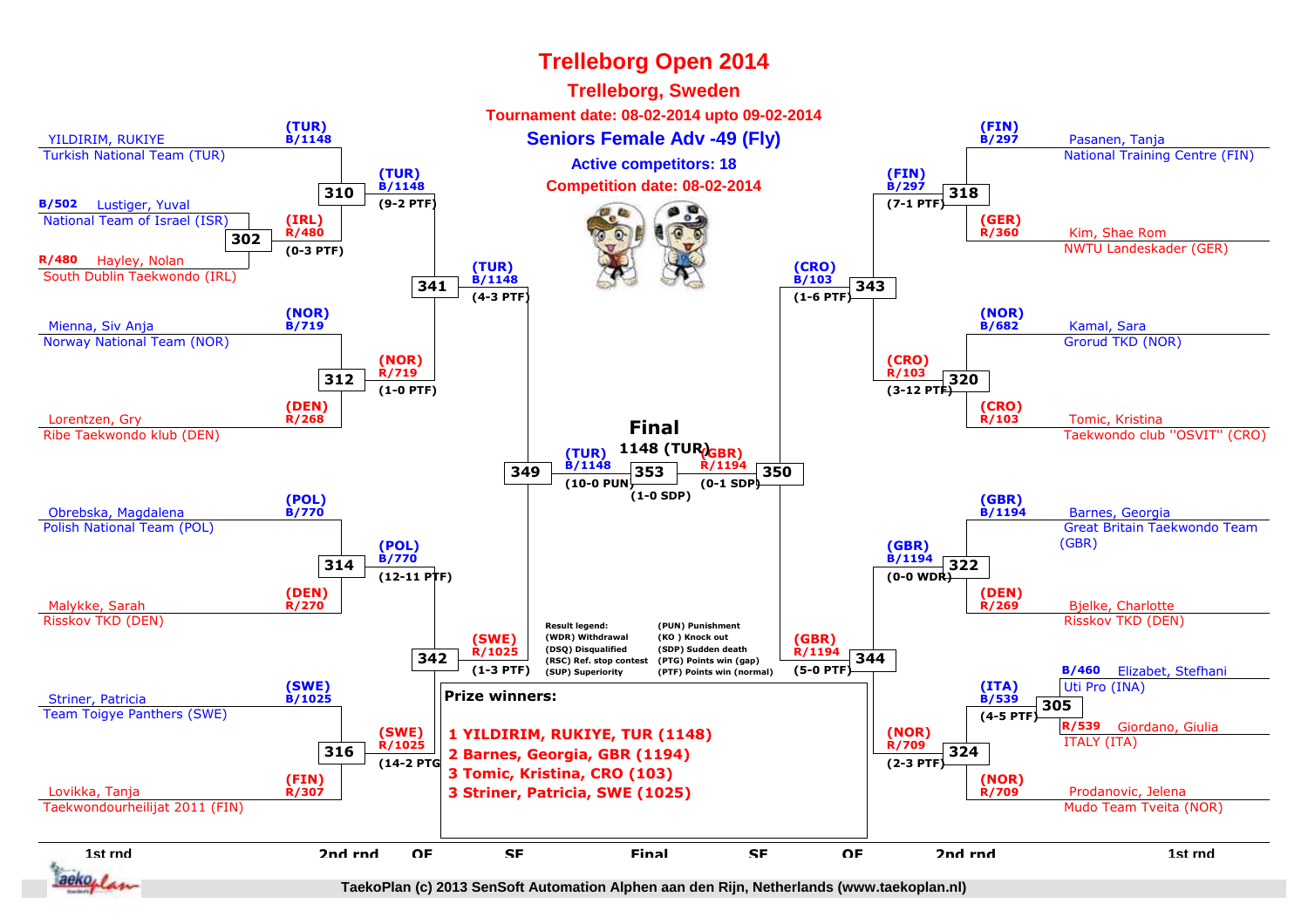![](_page_18_Figure_1.jpeg)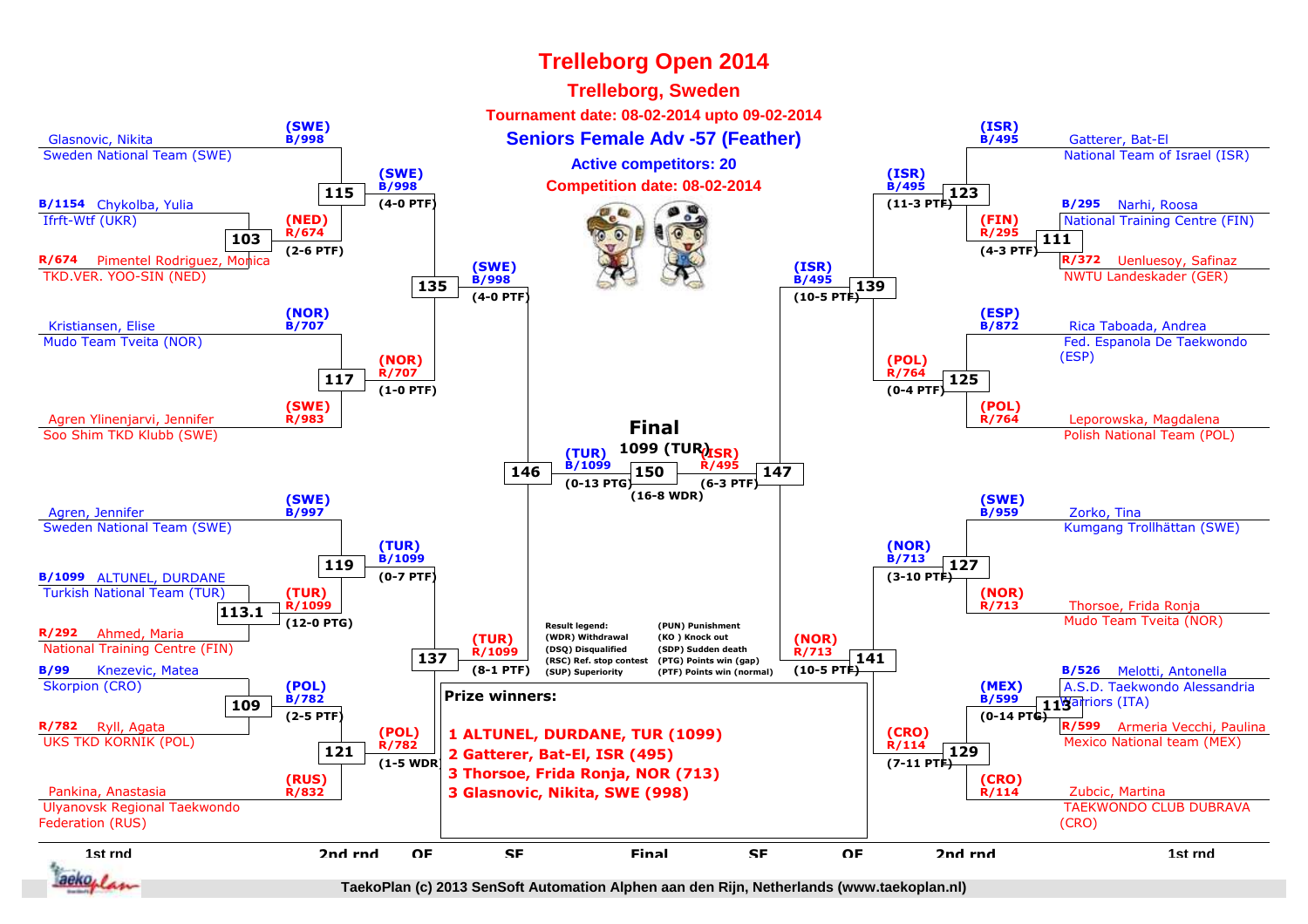![](_page_19_Figure_1.jpeg)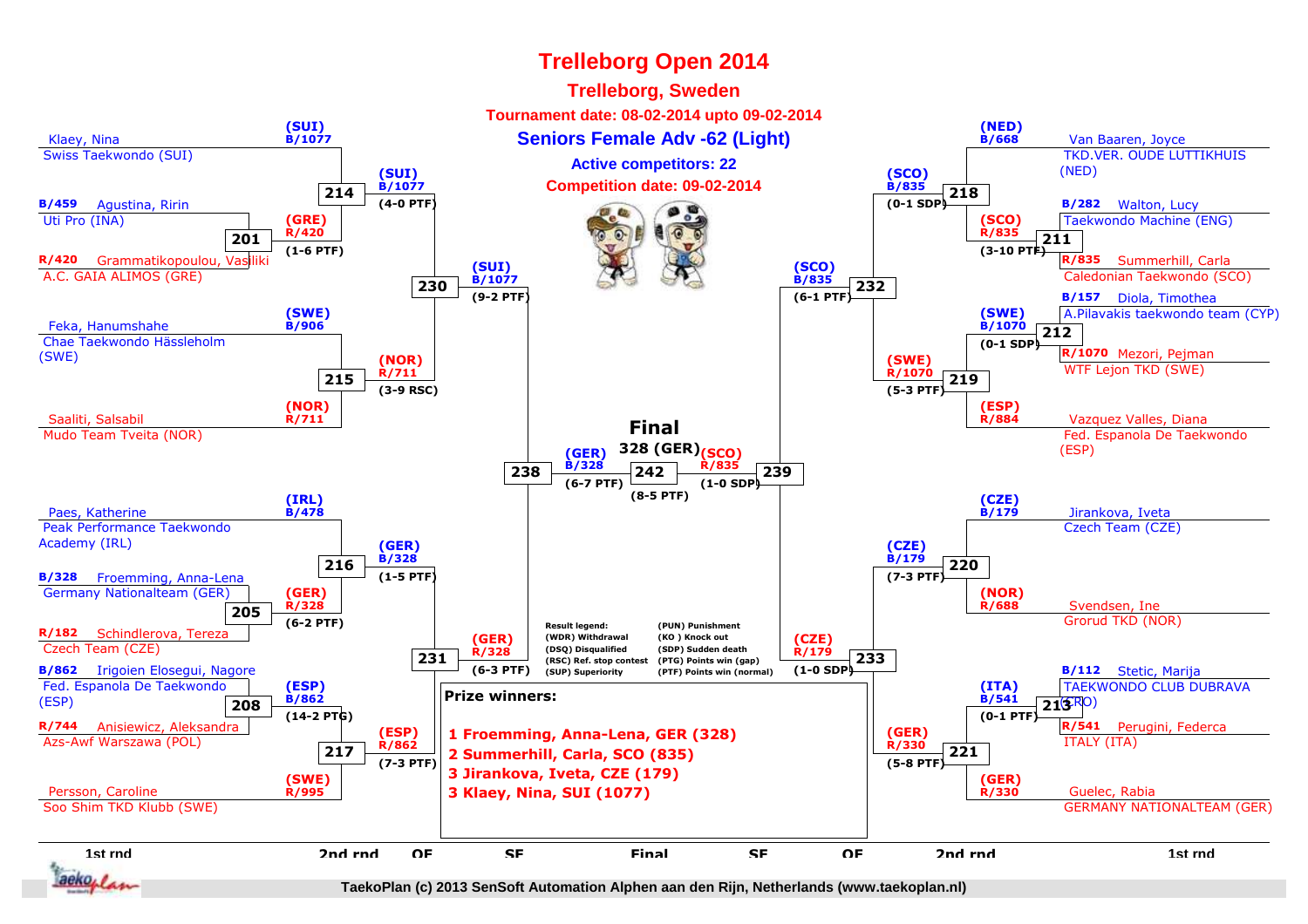#### **Trelleborg, Sweden**

**Tournament date: 08-02-2014 upto 09-02-2014**

#### **Seniors Female Adv -67 (Welter)**

**Active competitors: 12**

**Competition date: 09-02-2014**

![](_page_20_Figure_6.jpeg)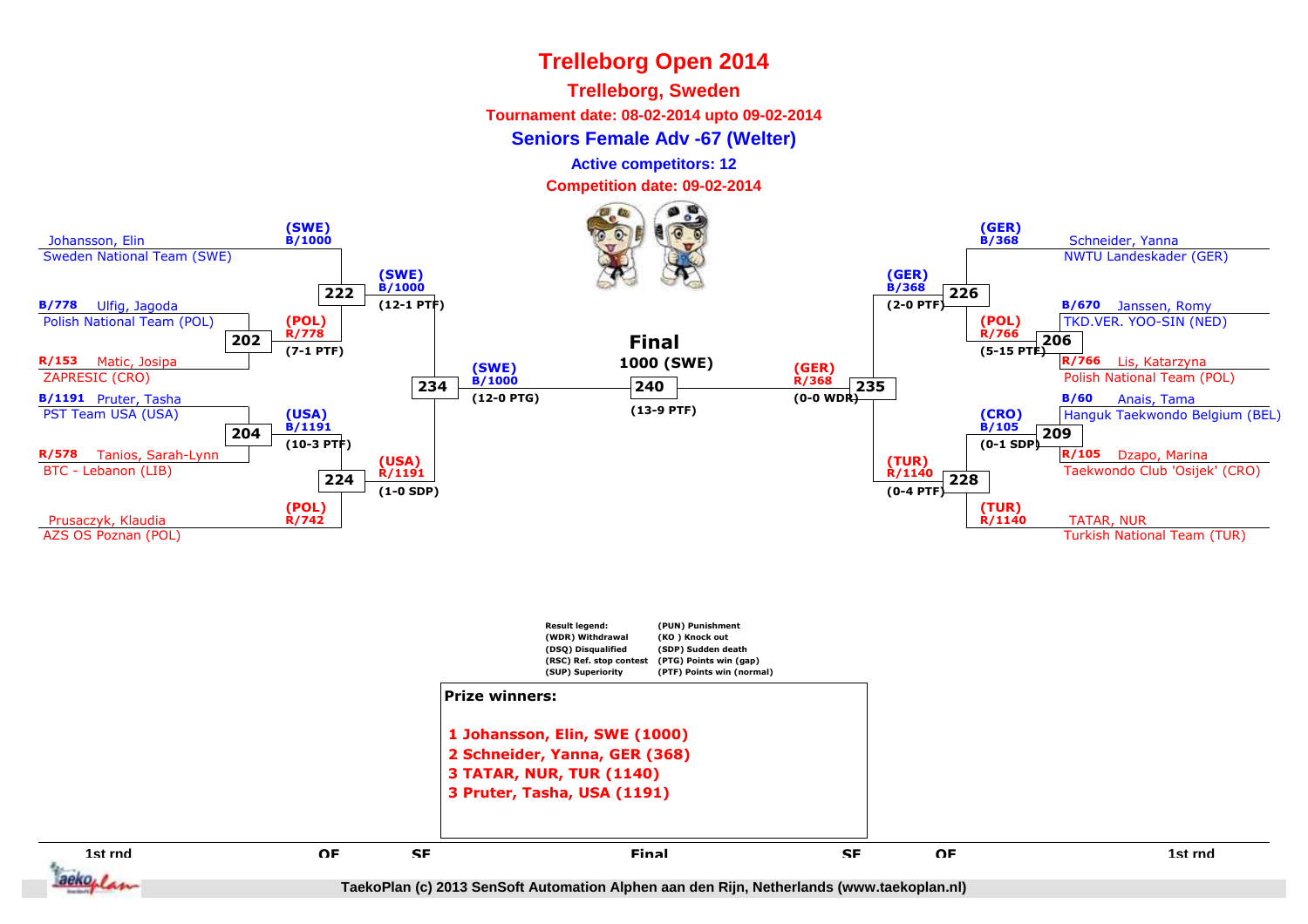**Trelleborg, Sweden**

**Tournament date: 08-02-2014 upto 09-02-2014**

**Seniors Female Adv -73 (Middle)**

**Active competitors: 8**

**Competition date: 09-02-2014**

![](_page_21_Picture_6.jpeg)

![](_page_21_Figure_7.jpeg)

![](_page_21_Figure_8.jpeg)

 **2 AYDIN, FURKAN ASENA, TUR (1100) 3 Dimitropoulou, Elpida Marina, GRE (428)3 Ikonen, Casandra, SWE (999)**

**E** SE SE SE SE SE SERVICE EN L'ALGENCIA EN L'ALGENCIA EN L'ALGENCIA EN L'ALGENCIA EN L'ALGENCIA EN L'ALGENCIA<br>En la comparación de la comparación de la comparación de la comparación de la comparación de la comparación de

**QF**

aeko, /

**B/999** Ikonen, Casandra

**B/428** Dimitropoulou, Elpida Marina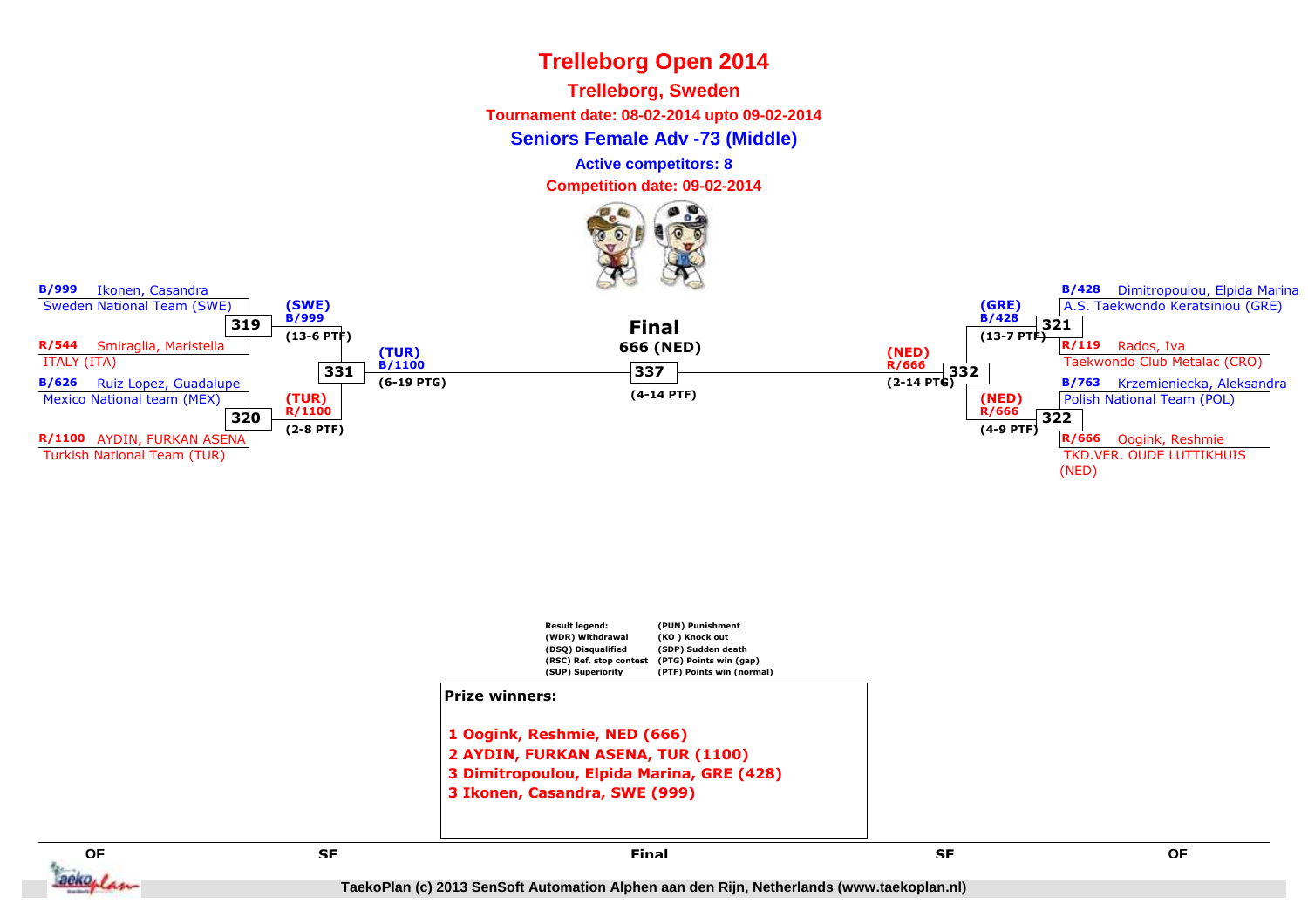#### **Trelleborg, Sweden**

**Tournament date: 08-02-2014 upto 09-02-2014**

#### **Seniors Female Adv +73 (Heavy)**

**Active competitors: 11**

**Competition date: 09-02-2014**

![](_page_22_Figure_6.jpeg)